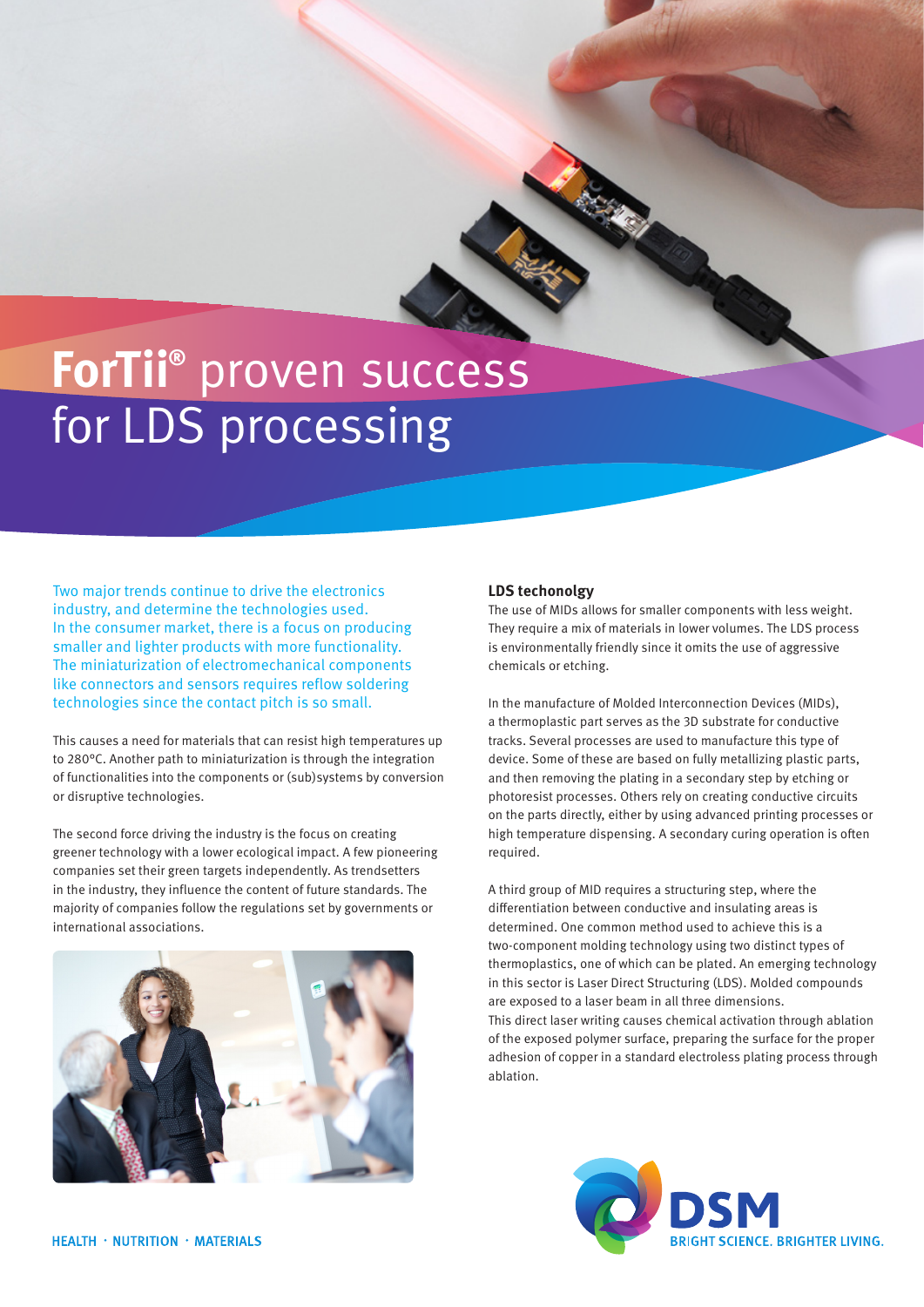This method requires only a few straightforward process steps: molding, lasering and plating. This makes LDS a highly flexible design solution – using only adjustments in the software, various electronic circuits can be created on very short time cycles without any additional investment.

#### **ForTii: Providing hassle-free LDS development**

Whether electronic systems are destined for consumer electronics, appliances or automotive applications, functional integration and miniaturization continue to be the main market trends. The use of MIDs plays an important role in the development of electronic systems, and LDS technology is proving itself one of the most effective methods to cope with all the demands. ForTii is DSM's bestin-class material suitable for LDS and the complex and diversified demands of the industry. Our LDS portfolio in ForTii is approved by LPKF Laser & Electronics AG.



## **Trouble-free processing**

Compared with traditional molded plastic components, LDS components require more processing steps, which could lead to a longer and more complicated supply chain. In addition to molding and assembly, LDS component also require laser processing and plating. LDS grades of ForTii provide robust performance in all steps of the LDS process, ensuring the quality of the product and greatly reduced development times.

#### **Best-in-class platability**

ForTii LDS has proven itself one of the easiest materials to work with in the plating process. Plating on the lasered tracks is quick and easy. Fig.1 Copper plating speed





Fig.2 Plating Index

This improves productivity since shorter time is required compared with the same thickness of metal, for example, only 20 minutes of processing is necessary for a 5 micron copper layer. ForTii LDS has proven its versatility with different plating bath conditions, which means slight changes in the conditions will not impact the quality of the plating. Moreover, ForTii achieves resolutions as high as 100 microns in the serial production environment. This provides the opportunity for designers to create smaller components and more compact constructions.



#### **Good flow**

ForTii's LDS grades have the flow in line with competitive grades. Our LDS grades have been proven in a wide variety of applications from less than a gram to tens of grams, and from wall thicknesses below 0.5mm to a few millimeters.



As a result of functional integration and miniaturization, features not best developed using plastic molding are often designed for LDS processing. The good flow characteristics of ForTii LDS ensures the successful molding of many challenging designs.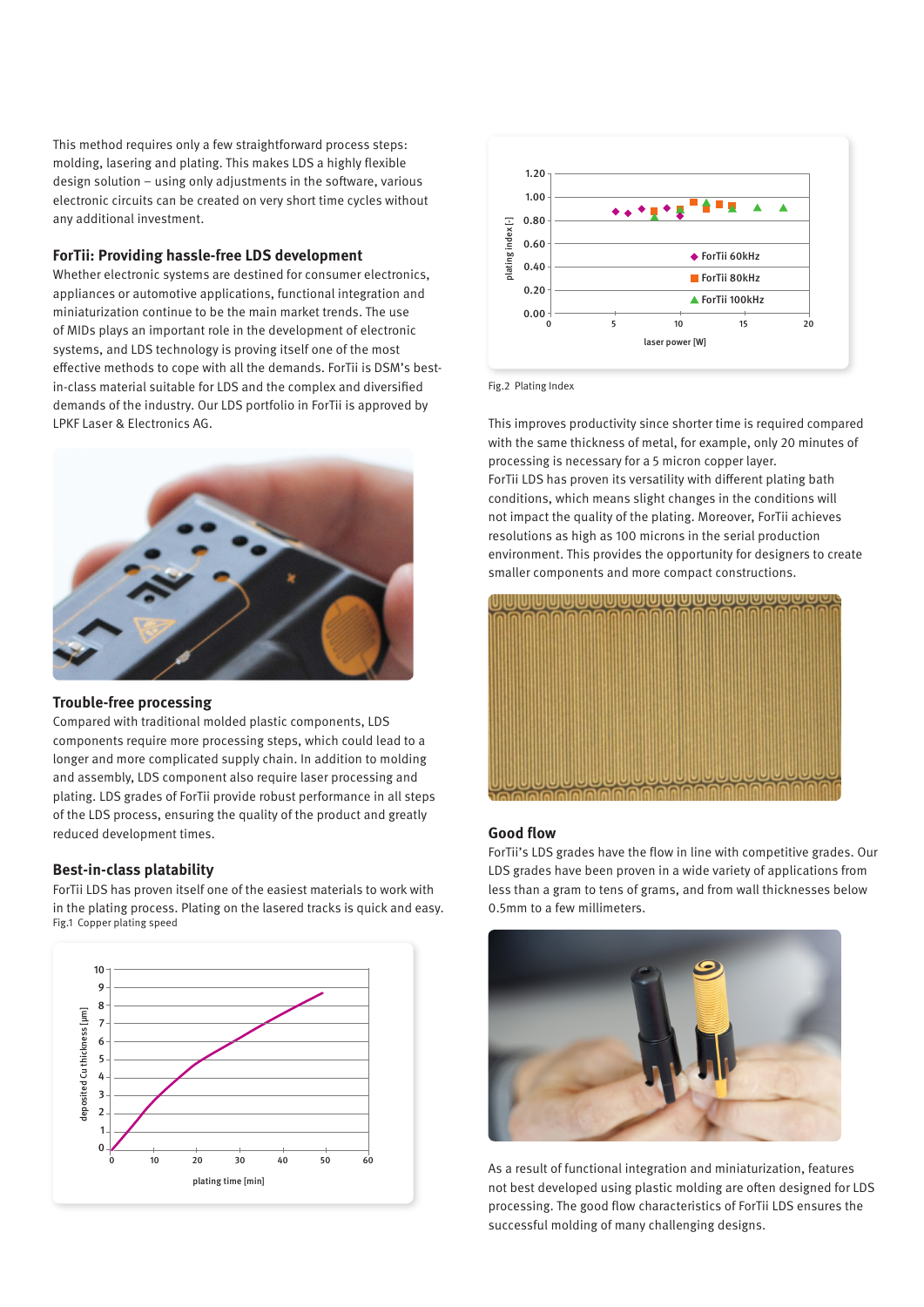# **One size fits all assembly**

More often than not, LDS components require a soldering process, in which the plastic is exposed to very high temperatures. Due to its extremely good mechanical performance at high temperatures, ForTii LDS provides the capability of working with all available soldering processes, including manual soldering, vapor phase soldering, reflow soldering, and others. ForTii's heat deflection temperature is way above the temperature needed for reflow soldering (260°C). This also prevents any warping or deformation during the soldering process.



Fig.3 Heat deflection temperature of several polyamides

#### **Balanced mechanical performance**

ForTii's LDS grades provide an ideal balance in mechanical performance. It has high stiffness and strength, while also offering high ductility. ForTii can be used in housing designs that require either descent impact resistance or a snap fit without much concern about the material performance. This presents more possibilities for the designer, enabling the incorporation of various mechanical functionalities into the LDS component.



Fig.4 Tensile strength of several polyamides

| <b>Trade name</b>                          | <b>ForTii</b>  | <b>ForTii</b>  | <b>ForTii</b>  |
|--------------------------------------------|----------------|----------------|----------------|
| Color                                      | Nat Blk        | Nat Blk        | Nat Blk        |
| TM (GPa)                                   | 12             | 10.5           | 11.2           |
| TS (MPa)                                   | 130            | 150            | 120            |
| EaB $(%)$                                  | 1.2            | $\overline{2}$ | 1.6            |
| Notched charpy<br>(k)/m2)                  | $\overline{2}$ | 4.2            |                |
| <b>UL94</b><br>performance bar<br>$0.8$ mm | <b>HB</b>      | <b>HB</b>      | V <sub>0</sub> |
| HDT A (1.8MPa)<br>$(^{\circ}C)$            | 300            | 285            | 290            |

# **Support**

DSM has a long and successful track record with LDS components, and all sales of our ForTii LDS grades are supported by a highly dynamic team. We combine best-in-class competence in materials knowledge, application knowledge, design capability and CAE capabilities, with access to the entire LDS value chain, including end customers. We believe that strong development partnerships will continue to drive this market, and we are ready to work together with our customers to bring LDS technology to the next level.